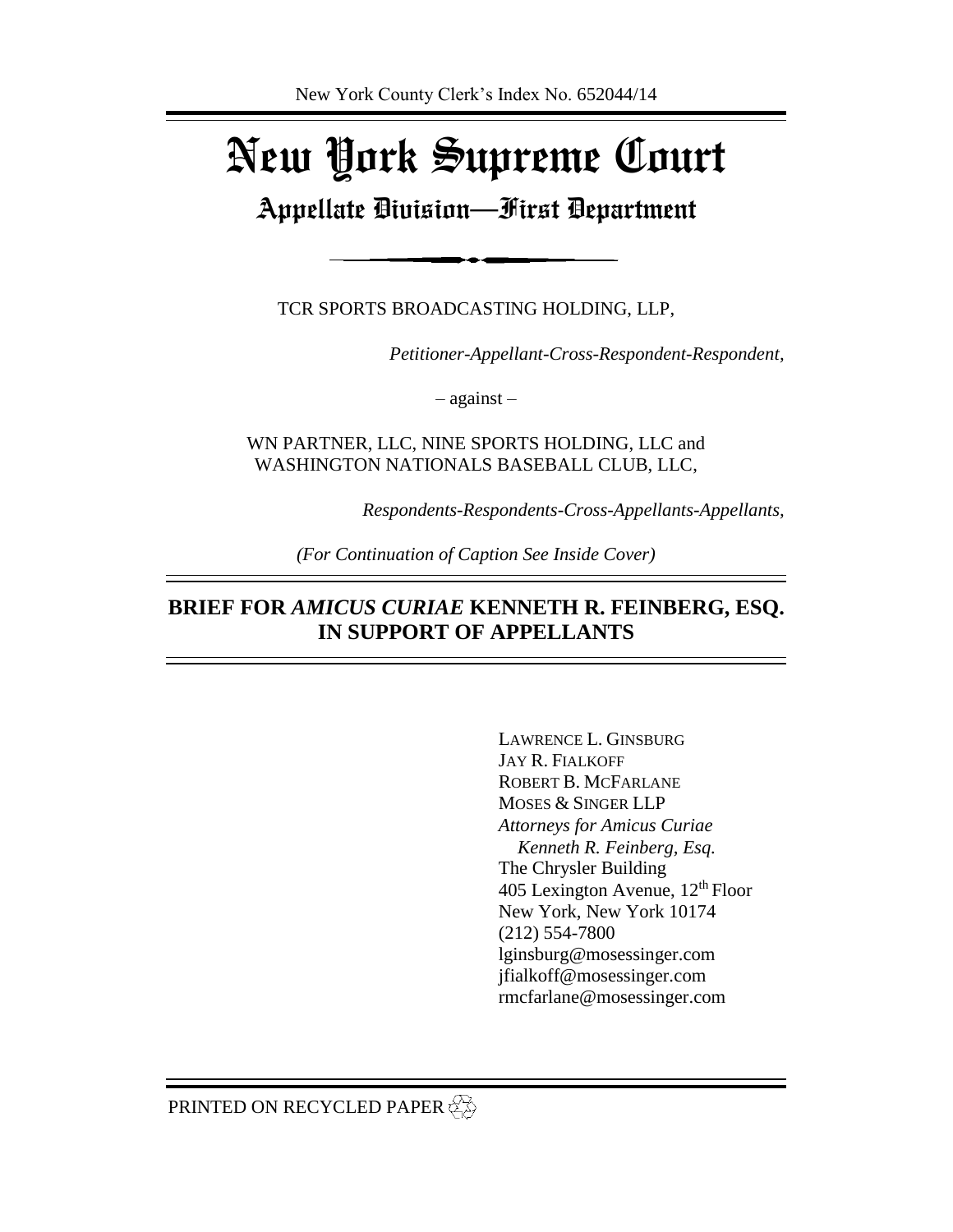$-$  and  $-$ 

#### THE OFFICE OF COMMISSIONER OF BASEBALL and THE COMMISSIONER OF MAJOR LEAGUE BASEBALL,

*Respondents-Respondents-Cross-Appellants,*

 $-$  and  $-$ 

THE BALTIMORE ORIOLES BASEBALL CLUB and BALTIMORE ORIOLES LIMITED PARTNERSHIP, in its capacity as Managing Partner of TCR Sports Broadcasting Holding, LLP,

*Nominal Respondents-Appellants-Cross-Respondents-Respondents.*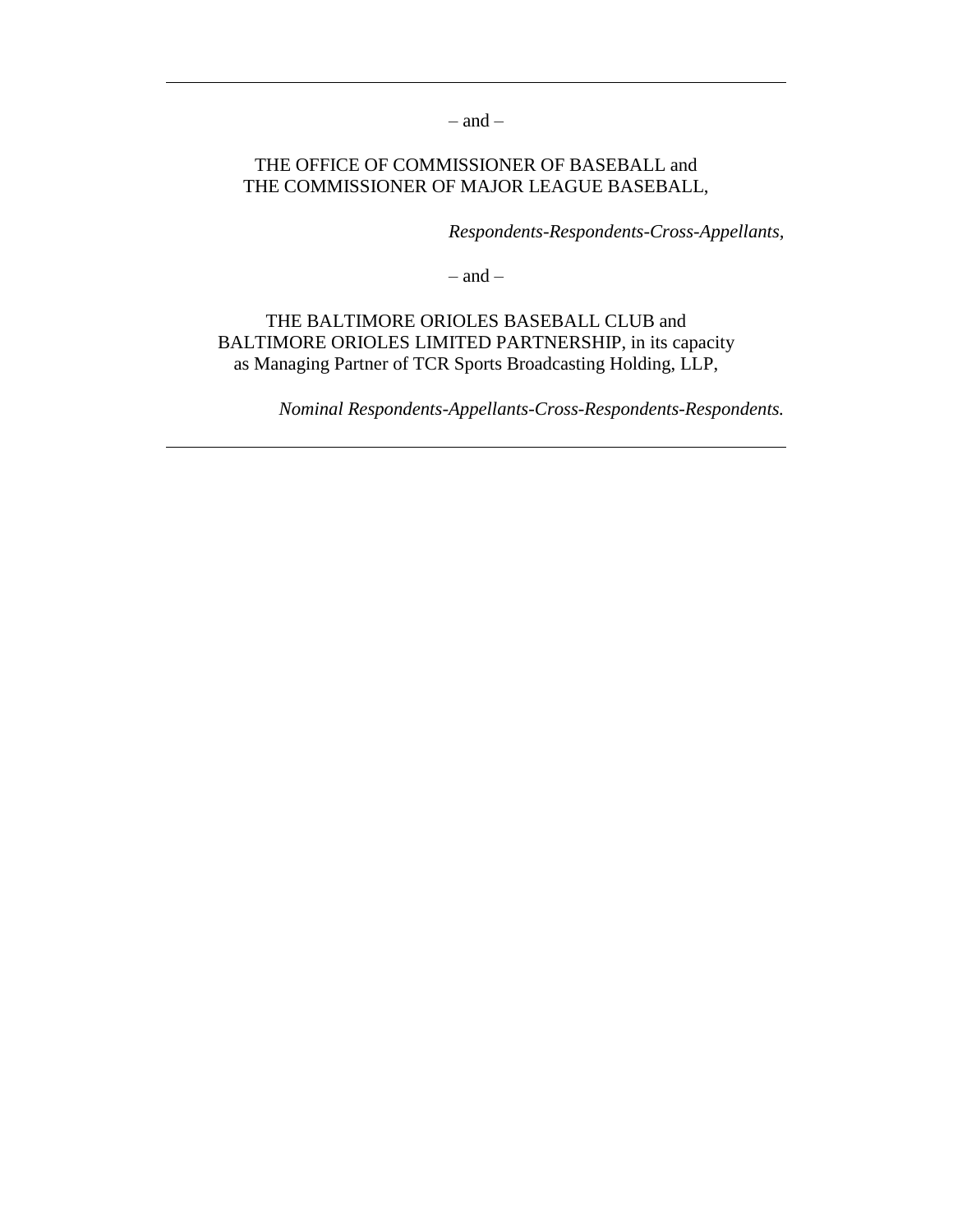# **TABLE OF CONTENTS**

| 1. | Arbitration and Its Acceptance as a Dispute Resolution Mechanism<br>Rest Squarely Upon the Foundation of Neutrality and Fairness3           |  |  |
|----|---------------------------------------------------------------------------------------------------------------------------------------------|--|--|
| 2. | Where the Forum Is Tainted By Partiality, A Financial Interest in the<br>Outcome of the Dispute and Prejudgment of the Merits, It Should Be |  |  |
| 3. | New York Has a Compelling Interest in Protecting the Integrity of<br>Arbitration By Ensuring Proceedings Before Fair and Impartial Panels8  |  |  |
|    |                                                                                                                                             |  |  |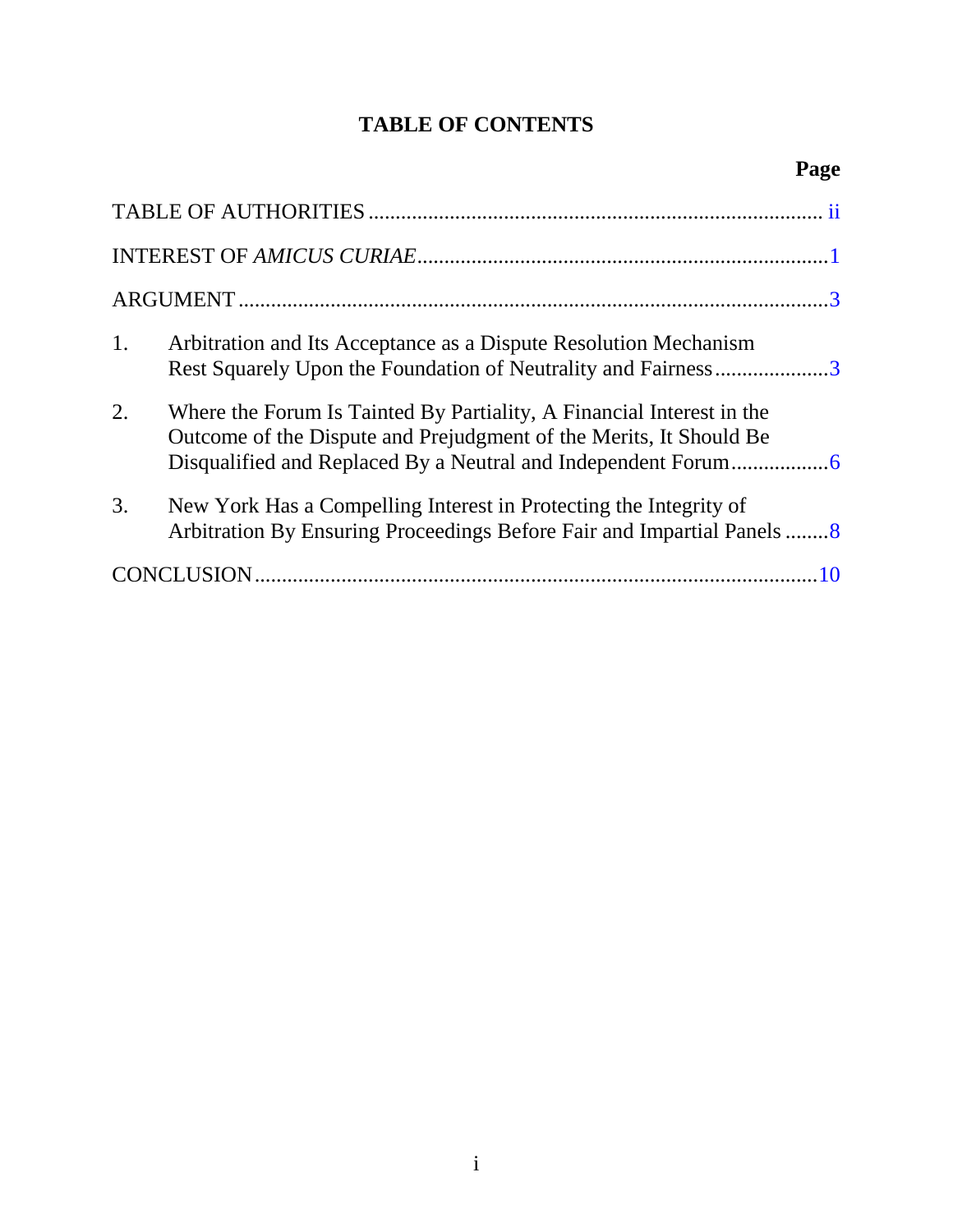# **TABLE OF AUTHORITIES**

## <span id="page-3-0"></span>**Cases**

| Aircraft Braking Sys. Corp. v. Local 856,                                                                                                                                                            |  |
|------------------------------------------------------------------------------------------------------------------------------------------------------------------------------------------------------|--|
| Sawtelle v. Waddell & Reed, Inc.,                                                                                                                                                                    |  |
| Stolt-Nielsen v. Animal Feeds Int'l Corp.,                                                                                                                                                           |  |
| <b>Statutes</b>                                                                                                                                                                                      |  |
|                                                                                                                                                                                                      |  |
|                                                                                                                                                                                                      |  |
| <b>Other Authorities</b>                                                                                                                                                                             |  |
| Geoffrey P. Miller, Bargains Bicoastal: New Light on Contract                                                                                                                                        |  |
| Judith S. Kaye, New York and International Arbitration: A View from<br>the State Bench, 9 NYSBA N.Y. Dispute Resolution Lawyer 1                                                                     |  |
| Press Release, New York International Arbitration Center, New York<br>Tops Popularity Tanking as Seat for International Arbitration                                                                  |  |
| Steven P. Younger, More Reasons to Arbitrate in the Big Apple,                                                                                                                                       |  |
| Theodore Eisenberg and Geoffrey Miller, The Flight to New York: An<br>Empirical Study of Choice of Law and Choice of Forum Clauses in<br>Publicly-Held Companies' Contracts, 30 Cardozo L. Rev. 1475 |  |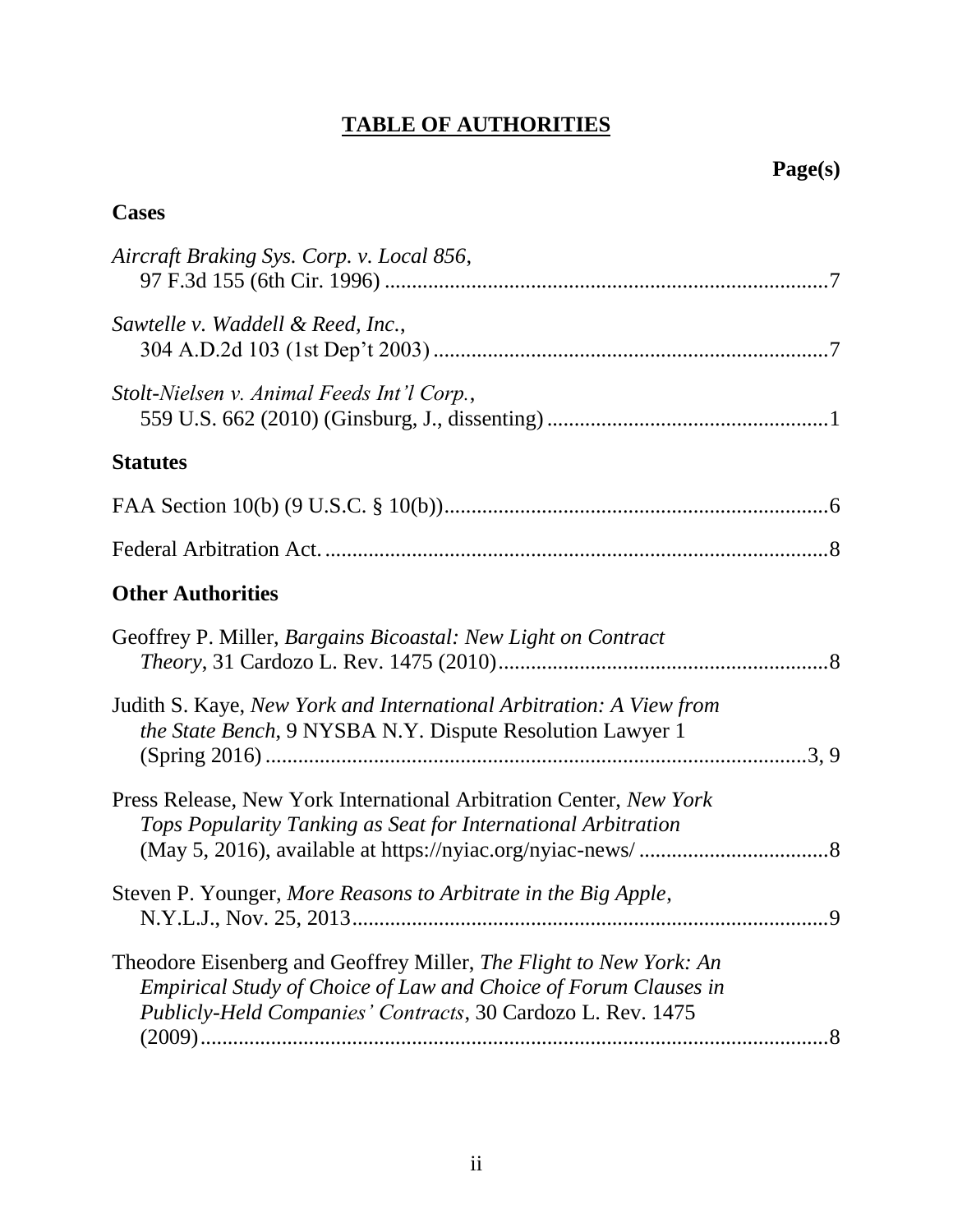#### **INTEREST OF** *AMICUS CURIAE*

<span id="page-4-0"></span>*Amicus curiae* Kenneth R. Feinberg, Esq. ("Mr. Feinberg" or "*Amicus*") has been at the forefront of utilizing arbitration and other types of alternate dispute resolution in the constructive resolution of some of the most complex and highlycharged issues of our time. He has served in the roles of arbitrator, mediator and Special Master in hundreds of disputes and settlements. Mr. Feinberg is the former Vice-Chair of the Committee on Alternate Dispute Resolution of the American Bar Association and is a recognized leader within the dispute resolution community. *See Stolt-Nielsen v. Animal Feeds Int'l Corp.*, 559 U.S. 662, 668 & n.1 (2010) (Ginsburg, J., dissenting).

<span id="page-4-1"></span>Mr. Feinberg's experience spans the full spectrum of the alternate dispute field, from designing and administering claims resolution processes to acting as mediator and arbitrator. Mr. Feinberg has served as:

> One of three arbitrators selected to determine the fair market value of the original *Zapruder* film of the Kennedy assassination;

> One of two arbitrators selected to determine the allocation of legal fees in the Holocaust slave labor litigation;

> Special Master of the Federal September 11th Victim Compensation Fund of 2001 (appointed by the Attorney General of the United States);

> Administrator of the Gulf Coast Claims Facility following the BP oil spill (appointed by the Obama Administration and British Petroleum);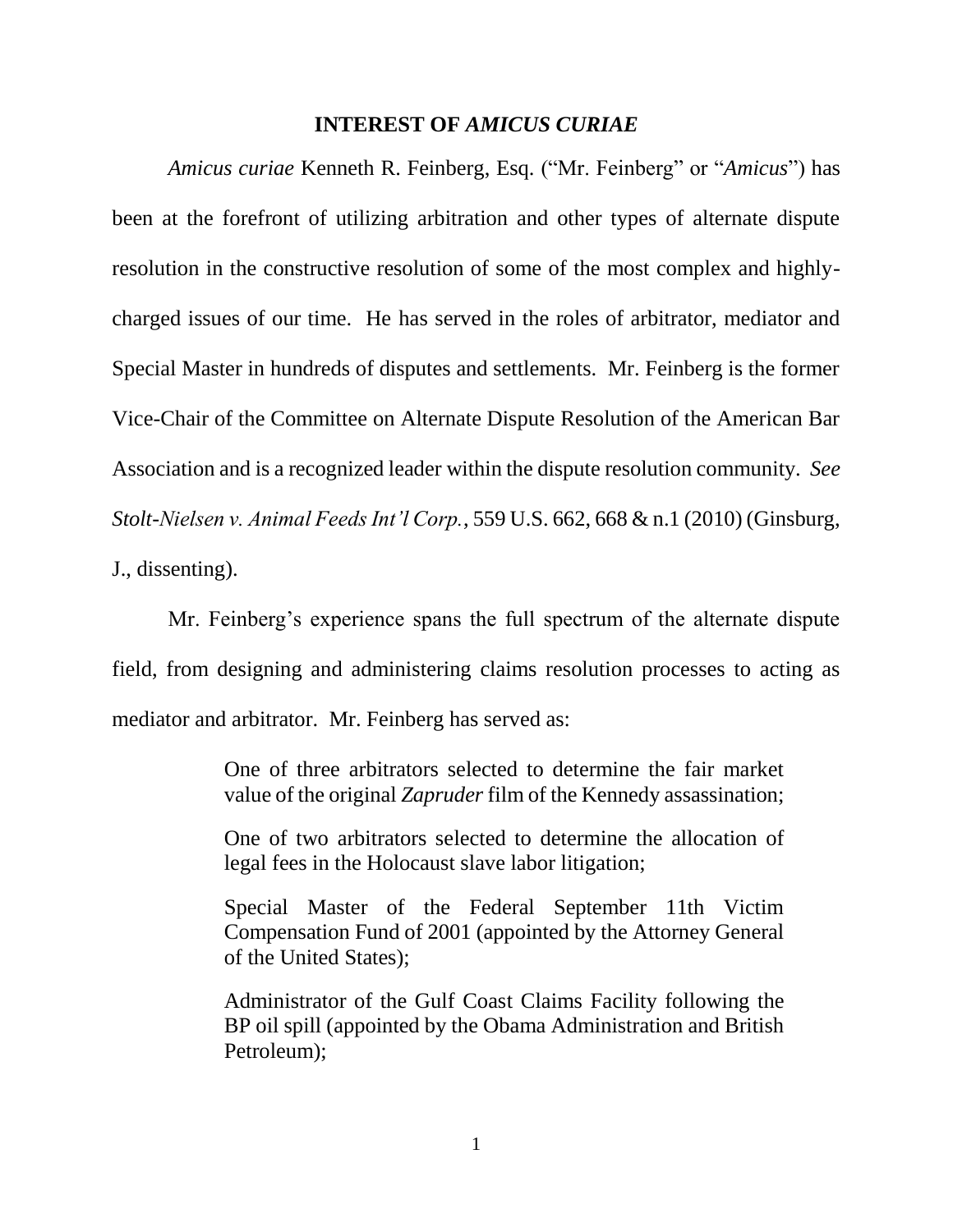Fund Administrator of the GM Ignition Switch Compensation Program;

Special Master of the Terrorism Victim Compensation Fund at the Department of Justice;

Special Master for the Troubled Asset Relief Program ("TARP") Executive Compensation Act of 2009 (appointed by the Secretary of the Treasury).

Mr. Feinberg has acted as Distribution Agent responsible for the design, implementation and administration of settlement funds in high-profile litigations including: *United States Securities and Exchange Commission v. American International Group, Inc.*; *United States of America v. Computer Associates International, Inc.*; and *Latino Officers Association City of New York Inc. et al., v. The City of New York, et al.* On a pro bono basis, Mr. Feinberg has also been: Advisor to the Newtown-Sandy Hook Victim Compensation Fund; Administrator of the Aurora Victim Relief Fund following the Aurora, Colorado movie theatre shootings in 2012; and Administrator of the Hokie Spirit Memorial Fund following the Virginia Tech shootings in 2007.

*Amicus* has a strong interest in this current case because it raises fundamental questions concerning the integrity of arbitral proceedings and the role of the courts.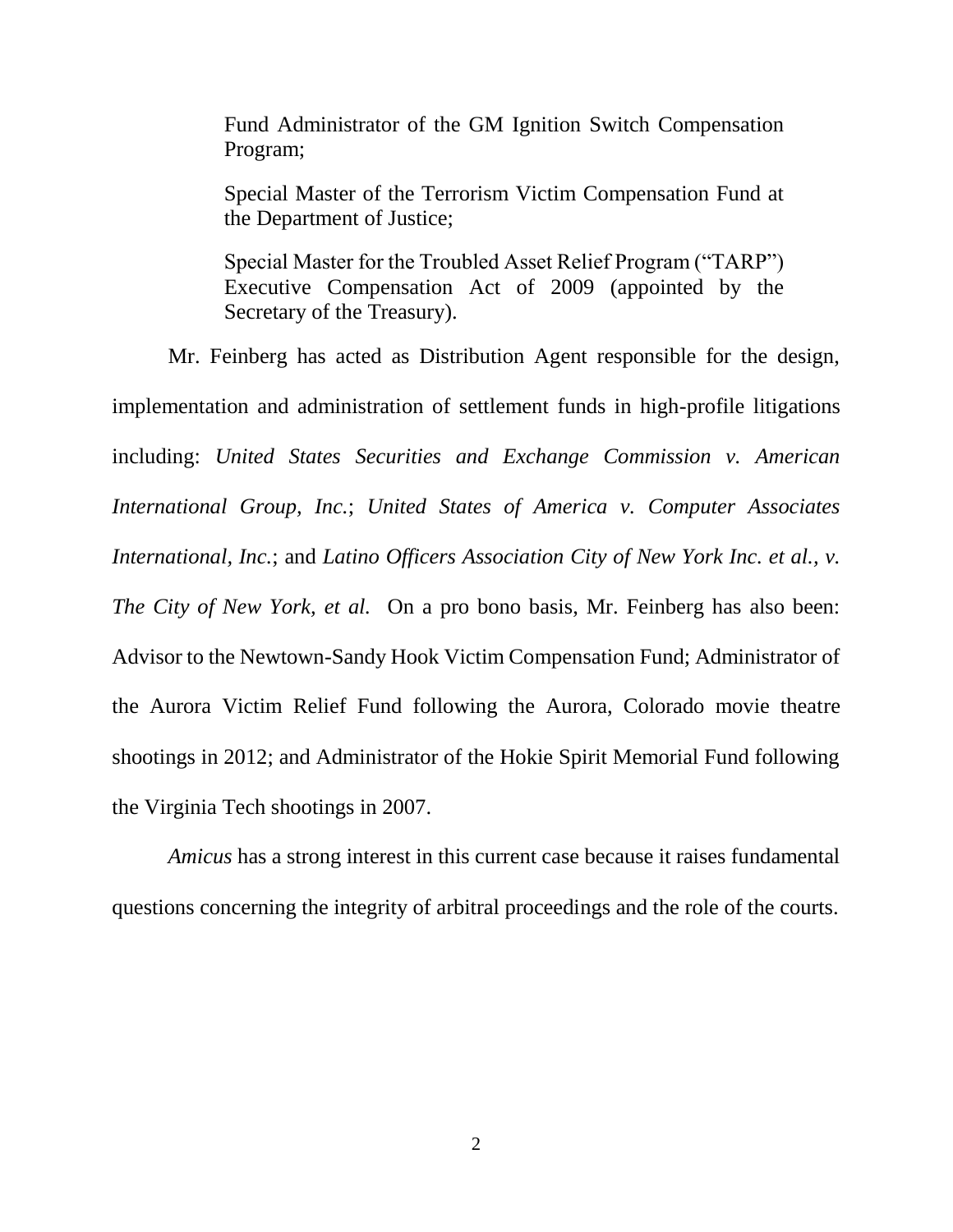#### **ARGUMENT**

#### <span id="page-6-0"></span>**1. Arbitration and Its Acceptance as a Dispute Resolution Mechanism Rest Squarely Upon the Foundation of Neutrality and Fairness**

It is because of *Amicus*' deep faith in the arbitration process that he urges the Court to preserve and protect the foundation of neutrality and fairness of the arbitral process in this case. He subscribes to Judge Kaye's observation that "efficient, effective [alternate dispute resolution] requires that courts know when they should step in, and when they should not." Judith S. Kaye, *New York* and *International Arbitration: A View from the State Bench*, 9 NYSBA N.Y. Dispute Resolution Lawyer 1, 24 (Spring 2016). When the arbitration is unquestionably partial to one  $party - as$  it is in this case – the courts must step in.

After being compelled by the facts to vacate the award rendered in the underlying arbitration based on a finding of *evident partiality*, Justice Marks reaffirmed the primacy of neutrality as the foundation of the arbitration process itself. As Justice Marks correctly observed:

> "Evident partiality is no minor issue. Indeed, it may well be that its opposite, neutrality, is so fundamental to any adjudicative process that trust in the neutrality of the adjudicative process is the very bedrock of the FAA. It is upon that foundation, and in great reliance upon it, that courts can defer to processes decided upon and designed by private contract. But without neutrality, where partiality runs without even the semblance of a check, the alternate process created does not warrant-and cannot be given-the great deference that arbitrators, and their awards, are bestowed by courts under the FAA." R.42.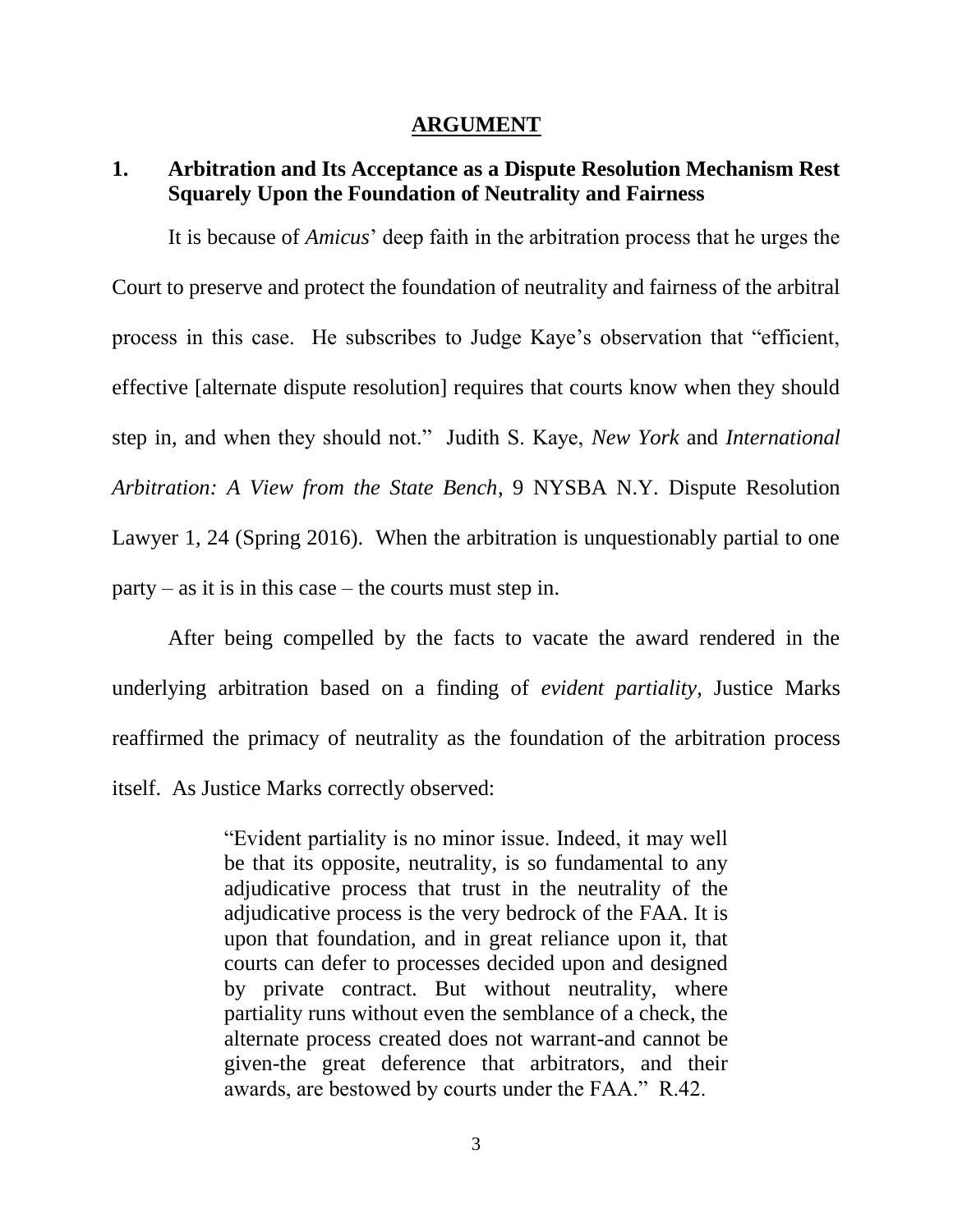As the neutral charged with many of the nation's most high-profile dispute resolution programs, *Amicus* comes before this Court to support Justice Marks' recognition that neutrality and fairness are so fundamental to the integrity of the arbitral process that, when these bedrock principles are compromised, the arbitration must be vacated. To do anything less would encourage partiality and impropriety in arbitral proceedings and, therefore, undermine the public's confidence in alternative dispute resolution. When parties agree to arbitrate their disputes, they expect – and must be able to rely upon – the fundamental fairness and neutrality of the proceedings, the arbitrators and the forum.

Here, the record of these proceedings presents an arbitration that may be the poster child for everything that an arbitration should not be. At every turn, Major League Baseball ("MLB") and its Revenue Sharing Definitions Committee ("RSDC") ignored fundamental principles of arbitration fairness and neutrality. From the outset, MLB failed to take any action to address the blatant conflicts of interest caused by the concurrent representations of MLB's outside attorneys, who represented not only MLB (the forum) and the Commissioner, but also the arbitrators (or their Clubs or affiliated businesses) and the Nationals (a party) during the arbitral proceedings. R.35-36. The partiality caused by these concurrent and confidential attorney/client relationships undermined any semblance of integrity or fairness in the proceeding itself.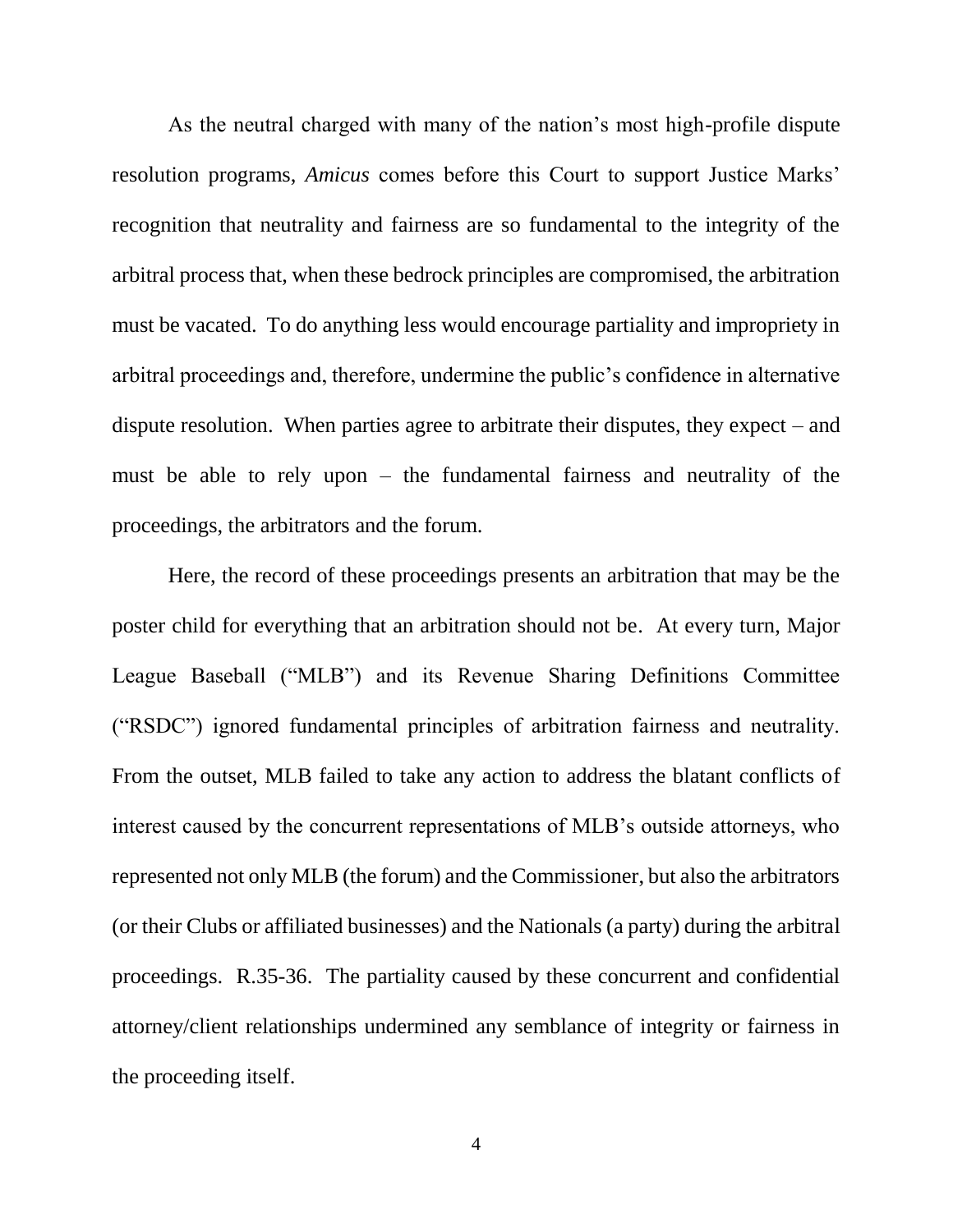The record shows that the fairness of the proceedings was also undermined when MLB ignored the critically important distinction separating the arbitral forum from the arbitrators. In particular, MLB so intertwined itself in the decision-making process and deliberations of the panel that it, not the arbitrators, actually wrote the award. *See, e.g.*, R.2955-56 ¶¶ 15, 19; R.3081.

The RSDC acknowledges that it did not adhere to the limitations of the grant of authority set forth in the arbitration clause in the contract, which mandated that it shall apply a fixed methodology consistently applied to all other MLB Clubs. R.217, n.2. Significantly, the record reflects that MLB's former longtime media consultant, who developed that methodology for MLB, attested that the award "completely corrupt[ed]" the methodology, R.1180 ¶ 38 (Affidavit of Mark Wyche), thus, providing further evidence of a lack of fundamental fairness and integrity in the proceedings.

And, remarkably, the record also shows that MLB had a financial interest in the outcome of the arbitration by advancing \$25 million to the Nationals, which was nonrecourse to that Club and could only be recouped by MLB if the RSDC rendered an award in excess of the amounts calculated under the contractual methodology. R.2918. As MLB's \$25 million stake in the outcome of the arbitration remains an open debt, it unquestionably disqualifies MLB from acting as the arbitral forum in any rehearing of the dispute.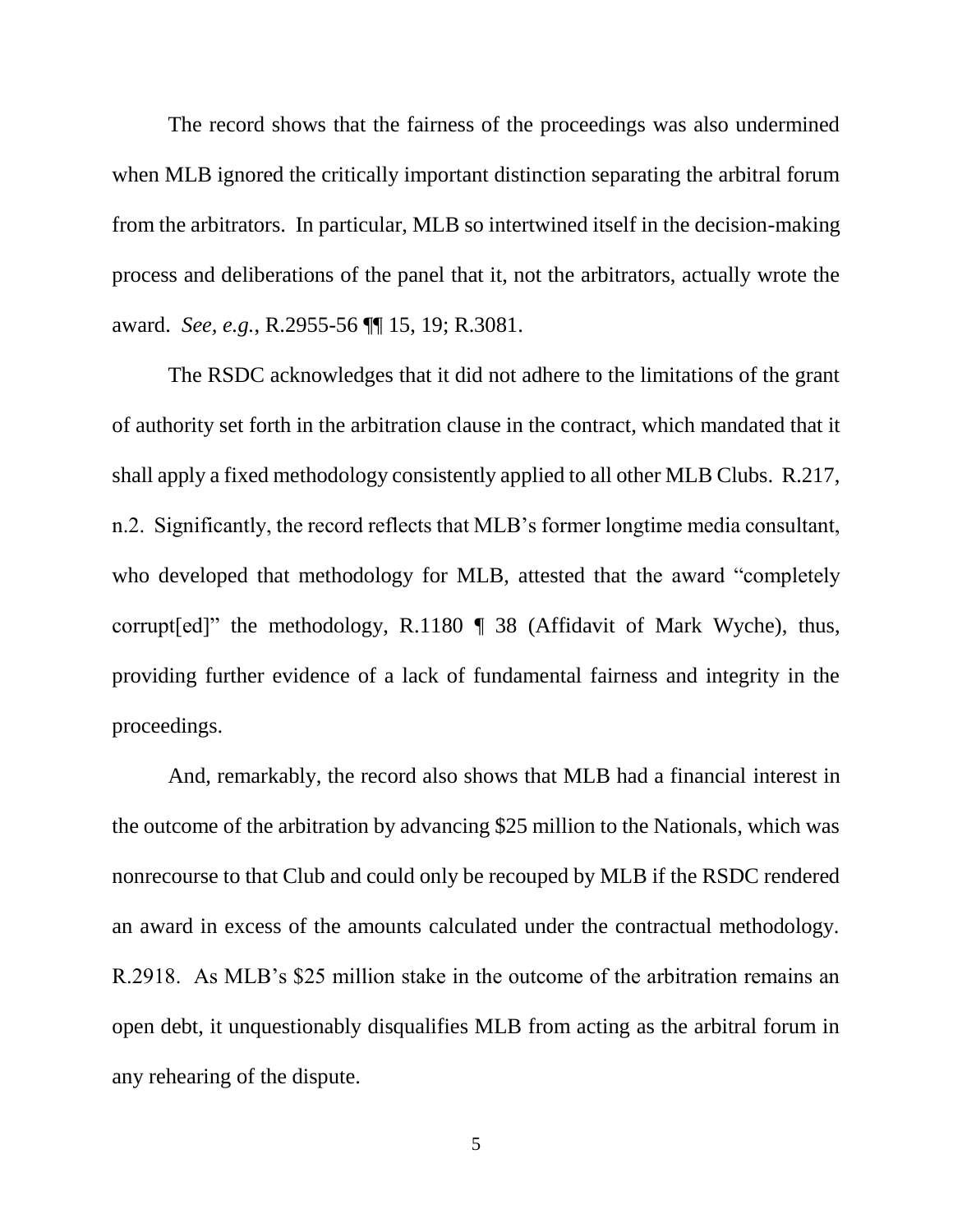<span id="page-9-0"></span>MLB and the RSDC are further and incurably compromised by actions taken after the award was vacated. The record reflects that the Commissioner repeatedly made public pronouncements chastising MASN's positions and expressing the predetermined view that, in any future proceeding, MASN could expect to receive the same result from the RSDC. R.3426; *accord* R.3427; R.3702-03. A reasonable person could only conclude that a rehearing under MLB's auspices, therefore, would be nothing more than a sham repeat of the earlier arbitration.

These and other facts in the record reveal such an extraordinary degree of partiality, financial interest and prejudgment, that basic principles of neutrality and fundamental fairness have been permanently compromised by the arbitrators and MLB.

## **2. Where the Forum Is Tainted By Partiality, A Financial Interest in the Outcome of the Dispute and Prejudgment of the Merits, It Should Be Disqualified and Replaced By a Neutral and Independent Forum**

Although Justice Marks observed that the Court had the power to vacate the tainted award, he questioned whether the Court had the authority to direct the parties to a new and neutral forum that would provide a fair and level playing field. Justice Marks deferred to this Court to find that authority, which *Amicus* believes can be found under FAA Section 10(b) (9 U.S.C. § 10(b)) and equitable principles.

<span id="page-9-1"></span>Where an arbitral award is vacated for partiality, bias or misconduct, the "[c]ourts have discretion" under Section 10(b) "to remand a matter to the same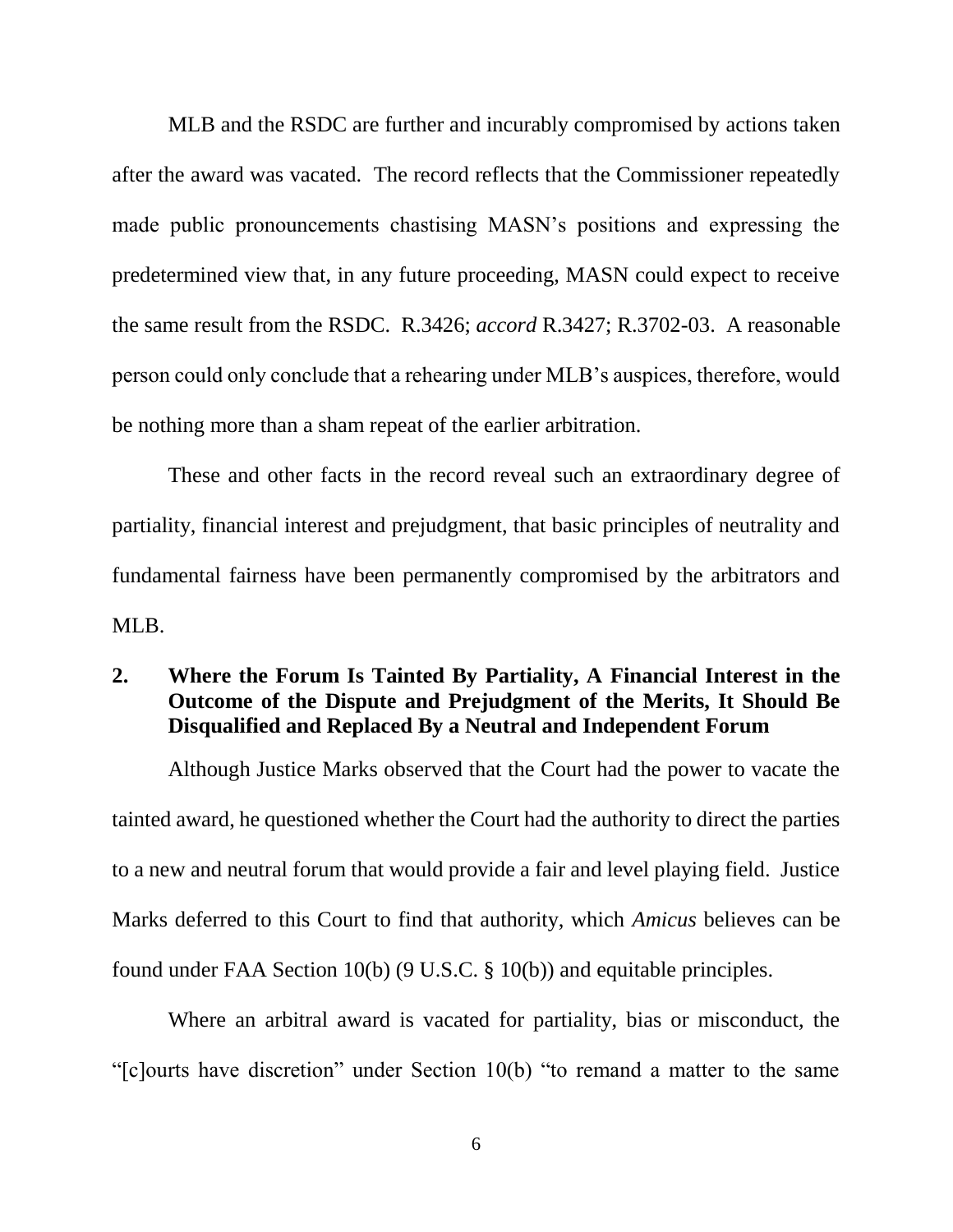<span id="page-10-1"></span><span id="page-10-0"></span>arbitration panel or a *new* one." *See Sawtelle v. Waddell & Reed, Inc.*, 304 A.D.2d 103, 117 (1st Dep't 2003) (emphasis added); *see also Aircraft Braking Sys. Corp. v. Local 856*, 97 F.3d 155, 162 (6th Cir. 1996). That safeguard is equally, if not more, applicable where the forum, here MLB, has not only been found to be partial but also has a financial stake in the outcome of any future proceeding and has expressed a predetermined view of that outcome.

Arbitration, a trusted means for dispute resolution, requires a change of forum under these circumstances. The fairness and integrity of the arbitral process is so fundamental that, regardless of the contractual designation of the arbitral forum, when that forum: (1) allows pervasive conflicts of interest to permeate the arbitration, (2) takes a financial interest in the outcome of the dispute, or (3) expresses a prejudgment opinion concerning the merits of the dispute, it should be deemed "unavailable" to resolve the dispute and should be replaced.

MLB's partiality, entanglements, public pronouncements, and financial interest have poisoned the choice of MLB as an impartial arbitral forum. Basic principles of fundamental fairness and due process embedded in the FAA require that the arbitration be reassigned to an independent and neutral forum. The mere appointment of another RSDC panel by MLB, still continuing to operate under its auspices, cannot cure these systemic ills. To the contrary, allowing a rehearing to be conducted under MLB's auspices would condone the kind of misconduct rejected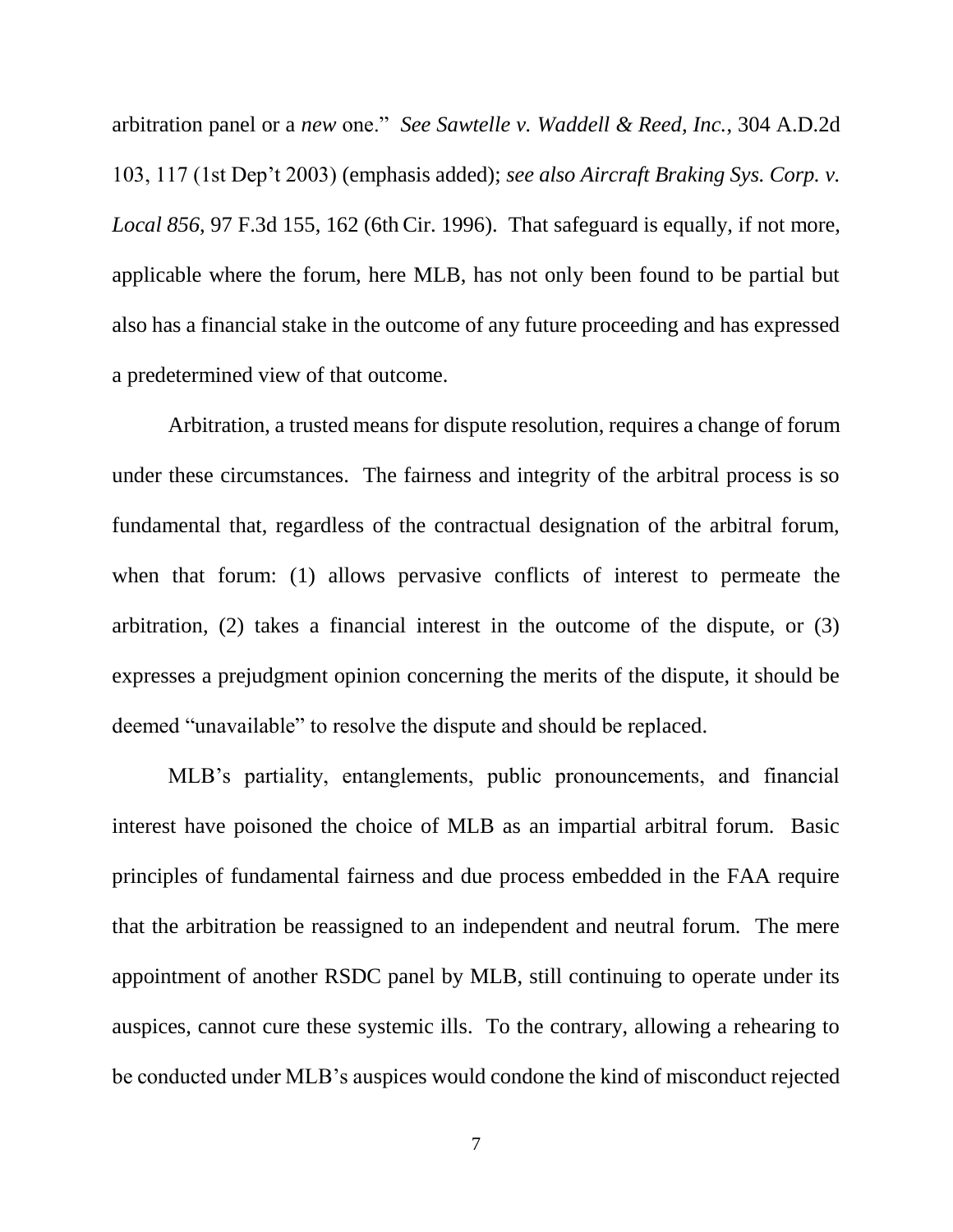<span id="page-11-0"></span>by the FAA and would undermine public confidence in arbitration as a trusted means of dispute resolution.

### **3. New York Has a Compelling Interest in Protecting the Integrity of Arbitration By Ensuring Proceedings Before Fair and Impartial Panels**

<span id="page-11-4"></span>New York, as the preeminent seat for arbitration in the United States, has a unique and compelling interest in protecting the integrity and independence of the arbitration process. *See* Theodore Eisenberg and Geoffrey Miller, *The Flight to New York: An Empirical Study of Choice of Law and Choice of Forum Clauses in Publicly-Held Companies' Contracts*, 30 Cardozo L. Rev. 1475, 1478 (2009); *see also* Press Release, New York International Arbitration Center, *New York Tops Popularity Tanking as Seat for International Arbitration* (May 5, 2016), available at https://nyiac.org/nyiac-news/.

<span id="page-11-3"></span><span id="page-11-2"></span><span id="page-11-1"></span>The general preference for New York as the site of arbitration is well recognized. New York Courts "have long encouraged arbitration, viewing the procedure as offering a speedy, flexible, inexpensive, and sophisticated means for resolving disputes." Geoffrey P. Miller, *Bargains Bicoastal: New Light on Contract Theory*, 31 Cardozo L. Rev. 1475, 1478 (2010). New York was the first state to legalize pre-dispute arbitration clauses and its initial arbitration statute, adopted in 1920, was the model for the Federal Arbitration Act. *Id.* New York is "widely recognized as having an established, well-developed, and stable body of commercial law that is ideally equipped to deal with disputes arising out of complex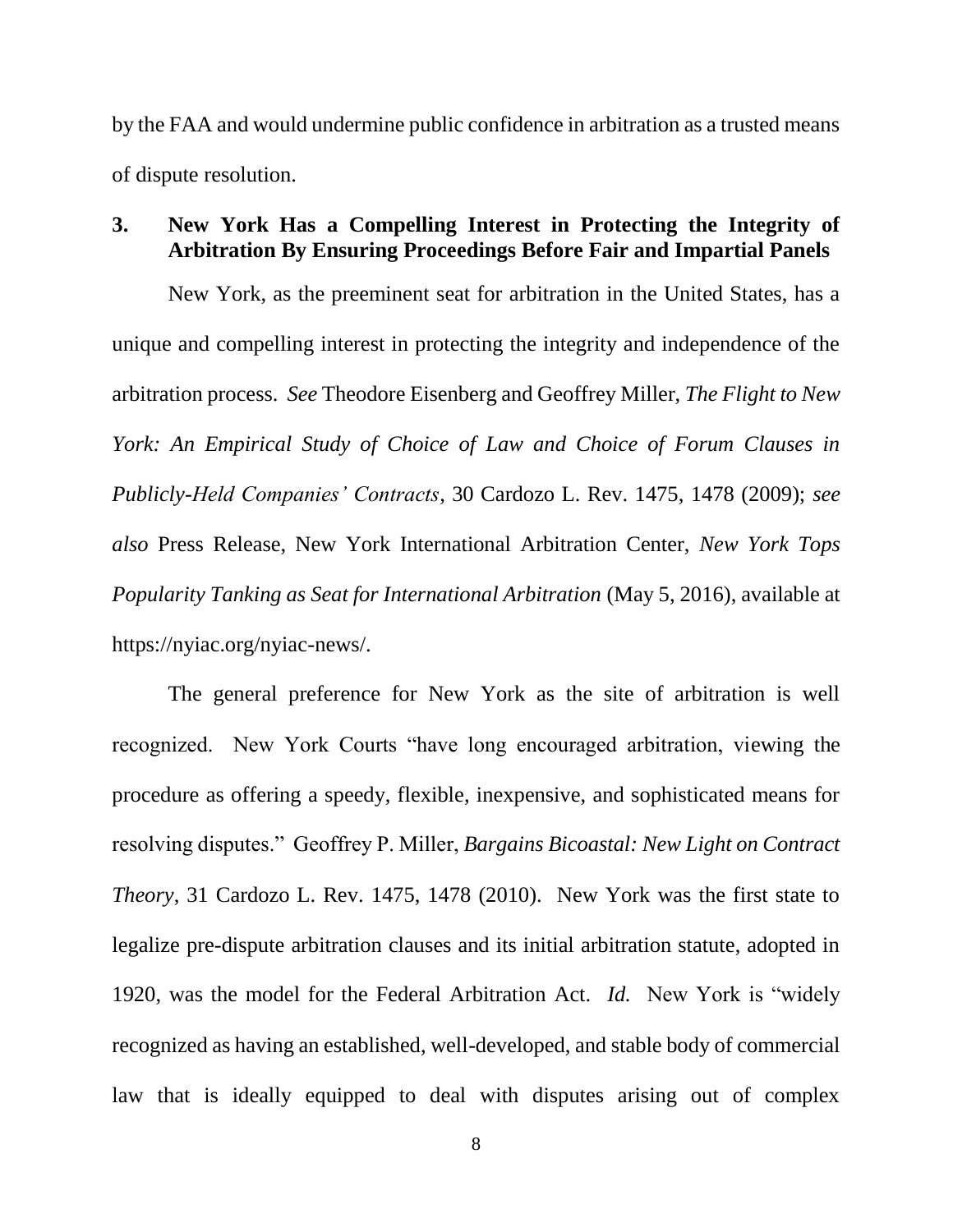<span id="page-12-1"></span><span id="page-12-0"></span>transactions." Steven P. Younger, *More Reasons to Arbitrate in the Big Apple*, N.Y.L.J., Nov. 25, 2013. As a policy matter, New York Courts recognize "the important role arbitration plays in the resolution of commercial disputes." Judith S. Kaye, *New York and International Arbitration: A View from the State Bench*, 9 NYSBA N.Y. Dispute Resolution Lawyer 1, 24 (Spring 2016). It is no accident, therefore, why New York is home to the headquarters of several well-respected arbitration and alternative dispute resolution institutions, including AAA, the International Centre for Dispute Resolution (the global component of AAA), the New York International Arbitration Center, and the International Institute for Conflict Prevention & Resolution.

New York, therefore, has an exceptional interest in ensuring that its courts, like the federal courts, properly recognize and apply the authority granted by the FAA in order to protect the integrity and neutrality of arbitration. The arbitration at issue before this Court admittedly presents facts and circumstances unique to the parties and their contract. But *Amicus* maintains that this Court should assure the public and the arbitral community that, when the forum is as incurably biased as here, the courts should order substitute arbitrators under the auspices of a neutral and independent forum. Public confidence in arbitration as a means of alternative dispute resolution rests on such assurances.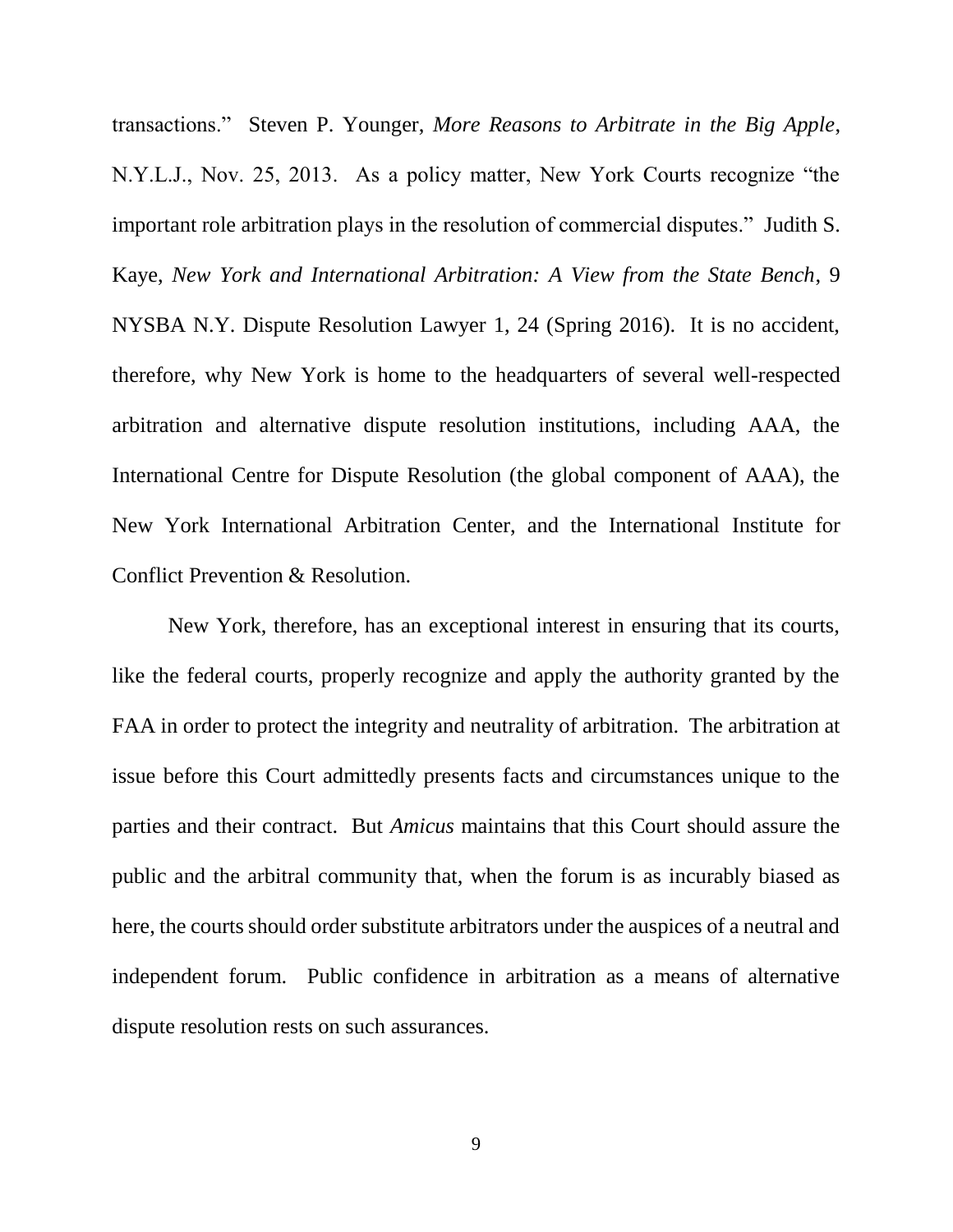#### <span id="page-13-0"></span>**CONCLUSION**

*Amicus* urges this Court to exercise its curative power to direct the parties to a neutral dispute resolution forum and a new arbitration panel. *Amicus* is not suggesting that arbitration in this matter is inappropriate; to the contrary, *Amicus*  continues to recognize the importance of arbitration as an alternative to conventional litigation. But the arbitration alternative must be beyond criticism in terms of its fairness and, indeed, the perception of fairness.

In this unique case, *Amicus* respectfully advances that this Court should order, or confirm that the trial court has authority to order, a new arbitration in a new forum removed from MLB's partiality, financial interest and predetermined opinions. The integrity of this arbitration proceeding, and arbitration generally as a dispute resolution mechanism, support such an order.

Dated: September 23, 2016 New York, NY

MOSES & SINGER LLP Attorneys for Amicus Curiae

 $\rm By$ nstin  $2.10$ 

Lawrence  $L^{\ell}$ . Ginsburg Jay R. Fialkoff Robert B. McFarlane 405 Lexington Avenue New York, NY 10174 (212) 554-7800 (phone) (212) 554-7700 (fax)  $lginsburg@mosesinger.com$ jfialkoff@mosessinger.com rmcfarlane@mosessinger.com